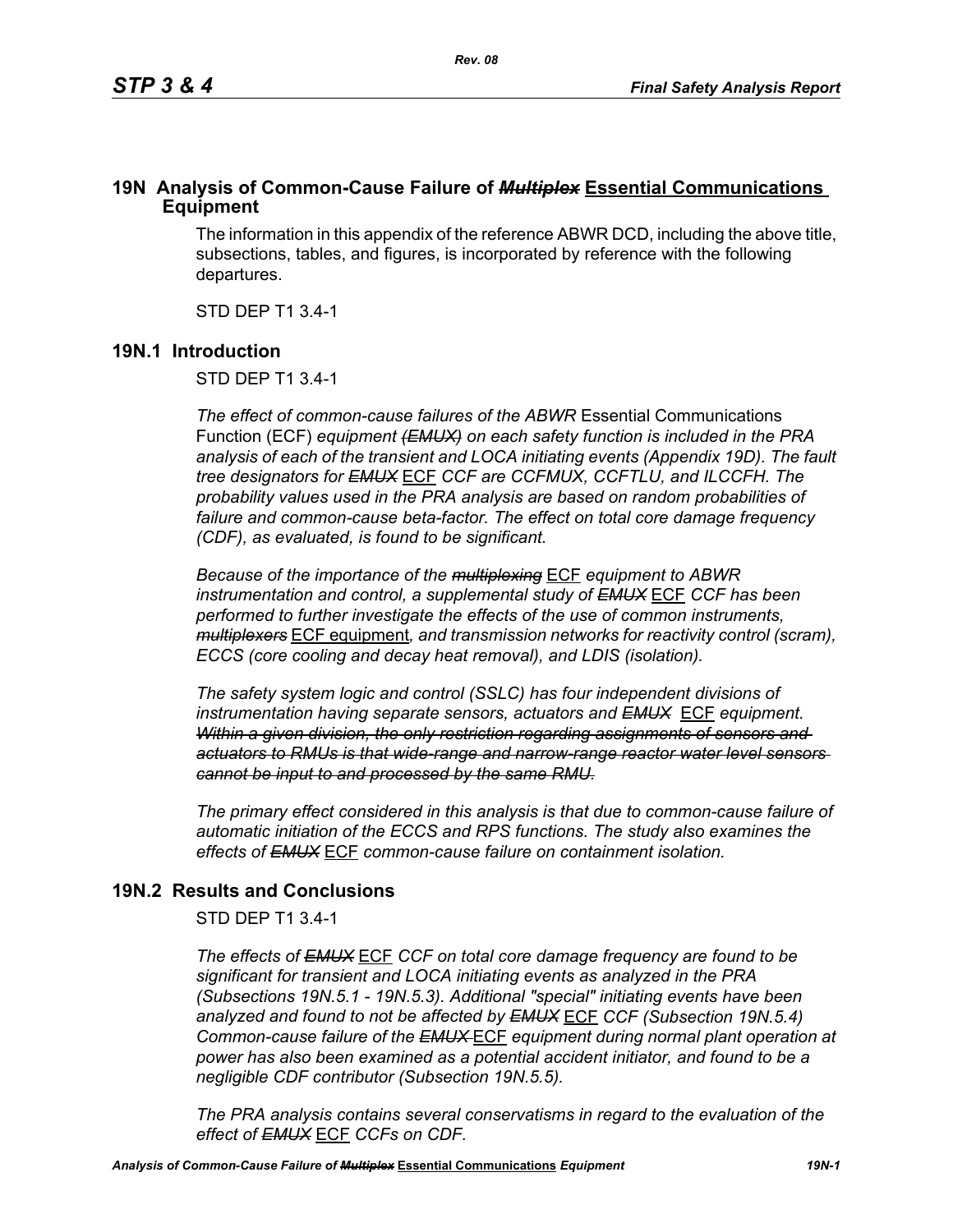*The potential causes of common failure of multiple divisions of EMUX* ECF *have been identified as the following:*

*RMUs* Remote Digital Logic Controller (RDLC) *Miscalibration*

*These eleven potential common causes have been examined (Subsection 19N.4) and only three of them appear to be credible:*

*(1) RMU* RDLC *miscalibration*

*All three of these potential causes could exist across division boundaries in spite of physical separation and electrical independence. Because of the existence of these three potential causes of common-cause EMUX* ECF *failure, several precautions are being taken regarding defense against them:*

- *(1) To eliminate the RMU RDLC miscalibration as a credible source of* ECF *commoncause failure, administrative procedures will be established to perform crosschannel checking of RMU* RDLC *outputs at the main control room SSLC instrumentation, as a final checkpoint of RMU* RDLC *calibration work.*
- *(2) To eliminate maintenance/test error as a credible source of EMUX* ECF *commoncause failure, a thorough post-maintenance test (Subsection 7.1.2.1.6 (4), (5), (6), Protection System Inservice Testability) will be conducted using the surveillance test controller (STC) that is provided in each instrumentation division as part of the EMUX and SSLC designs. The STC contains preprogrammed test sequences for each sensor type and each safety-related system supported by EMUX and SSLC. The tests cannot be changed by the maintenance technician; the technician only selects which system is to be simulated. The STC then injects appropriate simulated sensor signals (traceable to and automatically checked against known standards) into the RMUs of the EMUX. Failure of the calibration standards is alarmed. Testing is dynamic; i.e., the STC injects ramp-type analog signals over the full range (including abnormal upscale and downscale) of the simulated transmitters and also injects pulse, contact closure or frequency-modulated signals as required by the system under test. In this way, the full transmission capability of EMUX* the ECF *and the functional control and interlock logic in SSLC are tested. Test results are monitored either at the EMUX* ECF *outputs in the control room or local area, or at the SSLC outputs, depending upon where test or maintenance was performed. The STC logs the test results, which can also be sent to the process computer or printed out. The STCs are normally off, have continuous self-test, and are operated one at a time, so they are not subject to CCFs of their own. Since the logged test results can verified independently by control room personnel, a single technician can safely maintain multiple divisions of EMUX.*

*The test features described above check the electronic circuitry from the signal conditioning and A/D converter inputs through the digital processing electronics. Transmitter calibration and other sensor calibration activities will*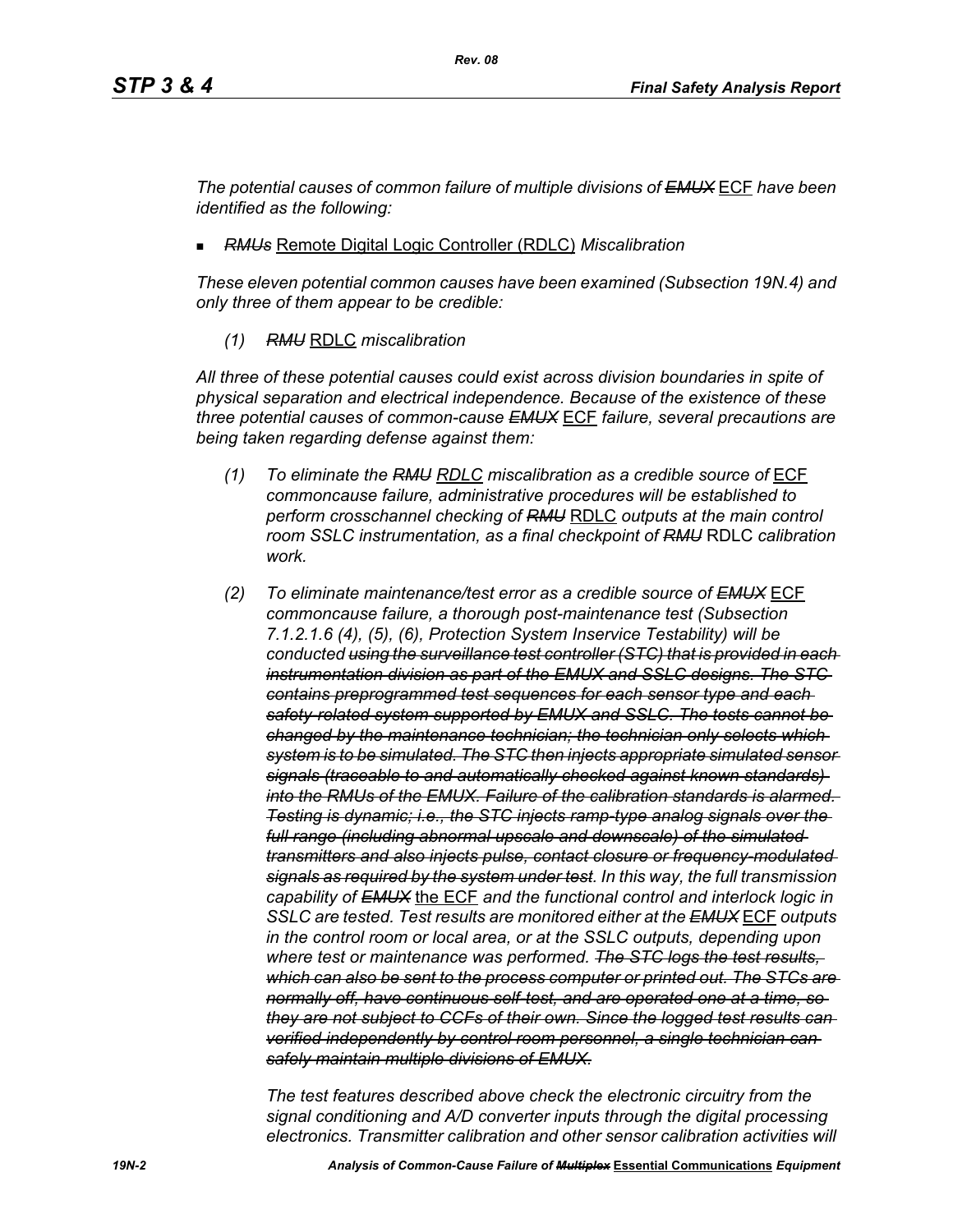*require two technicians for the four safety divisions. Each will calibrate his division to the inputs of the RMUs* RDLCs *and then check the other's work. This will then be repeated for the remaining two divisions.*

- *(3) To prevent any unidentified EMUX* ECF *faults/failure modes (e.g., an undetected software fault) from propagating to other EMUX* ECF *divisions, so that such unidentified faults are effectively eliminated as a credible source of EMUX* ECF *common-cause failure:* 
	- *(a) Chapter 16, Plant Operating Technical Specifications will incorporate requirements on the "Limiting Conditions of Operation" and "Required Action" that must be followed in the event of a failure of a single division of EMUX* ECF *and in the event of a failure of multiple divisions of EMUX* ECF*.*
	- *(b) The plant operating procedures will include the appropriate detailed procedures necessary to assure that the ABWR plant operations are maintained within compliance with the governing "Plant Operating Technical Specifications" during the periods of divisional EMUX* ECF *failure. These will also include the appropriate symptom-based procedures to assure that adequate core cooling is maintained in the hypothetical event of an entire EMUX* ECF *failure.*

The following site-specific supplement addresses COL License Information item 19.8 This COL license information item is addressed in subsection 19.9.8.

#### **19N.3 Basis for the Analysis**

The information in this appendix section of the reference ABWR DCD and all subsections is incorporated by reference with the standard departure numbered STD DEP T1 3.4-1.

#### STD DEP T1 3.4-1

*The design features of the EMUX* ECF *that are of most importance to and form the basis for this analysis are the following:*

- *(1) There is complete separation of RMUs, DTMs* RDLCs, *Digital* Trip Units Function (DTF) components*,* DLCs (performing the Safety Logic Function (SLF))*, Trip Logic Units (TLU)* Function (TLF) components*, sensors and ECCS actuators, etc., between the four safety divisions of control and instrumentation.*
- *(2) Within a given division, the only restriction regarding assignments of sensors and actuators to RMUs is that wide-range and narrow-range reactor water level sensors cannot be input to and processed by the same RMU.*
- *(3) There is separation of DTM* DTF *and TLU modules* TLF components *within a division along the lines of "de-energize* deenergize *to operate" and "energize to operate" functions, i.e., RPS, and MSIV signals are processed by different*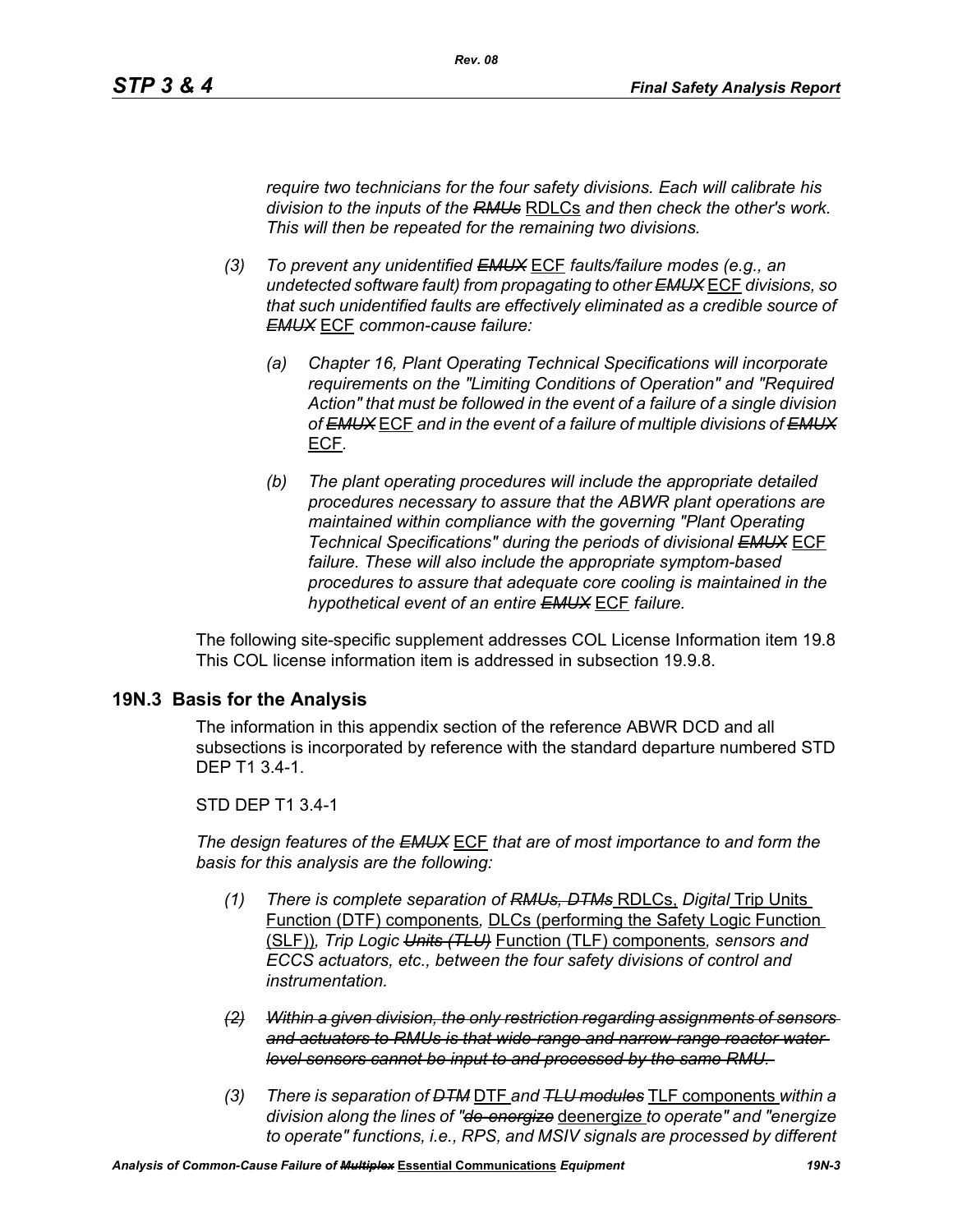*DTM* DTF *and TLU* TLF *modules than the DTM and SLU* DTF and DLC *modules used for ECCS control and PCV isolation (PCV isolation is also deenergize* deenergize*-to-operate). The RPS/MSIV process channel is "deenergize to operate", while the ESF process channel is predominantly "energize to operate".* 

- *(4) The RMUs* RDLCs *are connected by a separate* ECF *network redundant point-to-point serial data links (EMUX) in each division, which is a redundant or reconfigurable control data network of high reliability.*
- *(5) All data communications to and from other divisions of control and instrumentation, and all data communications to nondivisional systems are electrically isolated.*
- *(6) Comparison of a sensed input to a setpoint for generating a trip is done by aDTM* DTF*. Coincident 2/4 trip logic processing for generating a divisional output trip is done by a TLU* TLF *or* DLC performing the SLF*.*
- *(7) Loss of data communications in any division to the RPS (and deenergize-to operate isolation functions) will result in a trip (and isolation, respectively) in the failed division due to the fail-safe design.*
- *(8) Manual scram is implemented by hard wire to the scram pilot valve solenoids and does not depend on the correct operation of the DTM* DTF *or TLU* TLF*.*
- *(9) A bypass of the RPS output logic unit is a manual, division out-of-service bypass, which allows repair of the DTM* DTF *or TLU* TLF *of that division without a half scram condition or half MSIV isolation condition. Only one division can be bypassed at a time.*
- *(10) To reduce the probability of spurious initiation of ECCS, two SLUs*SLFs *are used in parallel within a division, with 2/2 voting at of the final channel output to initiate equipment actuation* the function*.* The final vote of the system initiation signals is accomplished with non-microprocessor based equipment in the logic or with a separate actuation of system valves and pumps, where both are required to initiate coolant injection. *If one ECCS SLU is in a failed condition, it is automatically bypassed, the control room is alerted, and the remaining SLU operates with 1/1 logic until the failed SLU is restored.*
- *(11) RMUs and EMUXs are self-tested every 15 minutes and repaired/replaced ECF module transmission or reception utilizes self diagnostics for each message. ECF modules can typically be replaced in an average time of 48 hours.*
- *(12) Control room indicators, annunciators, and alarms associated with EMUX*ECF*-transmitted control signals are dependent on correct operations of EMUXs*ECFs*.*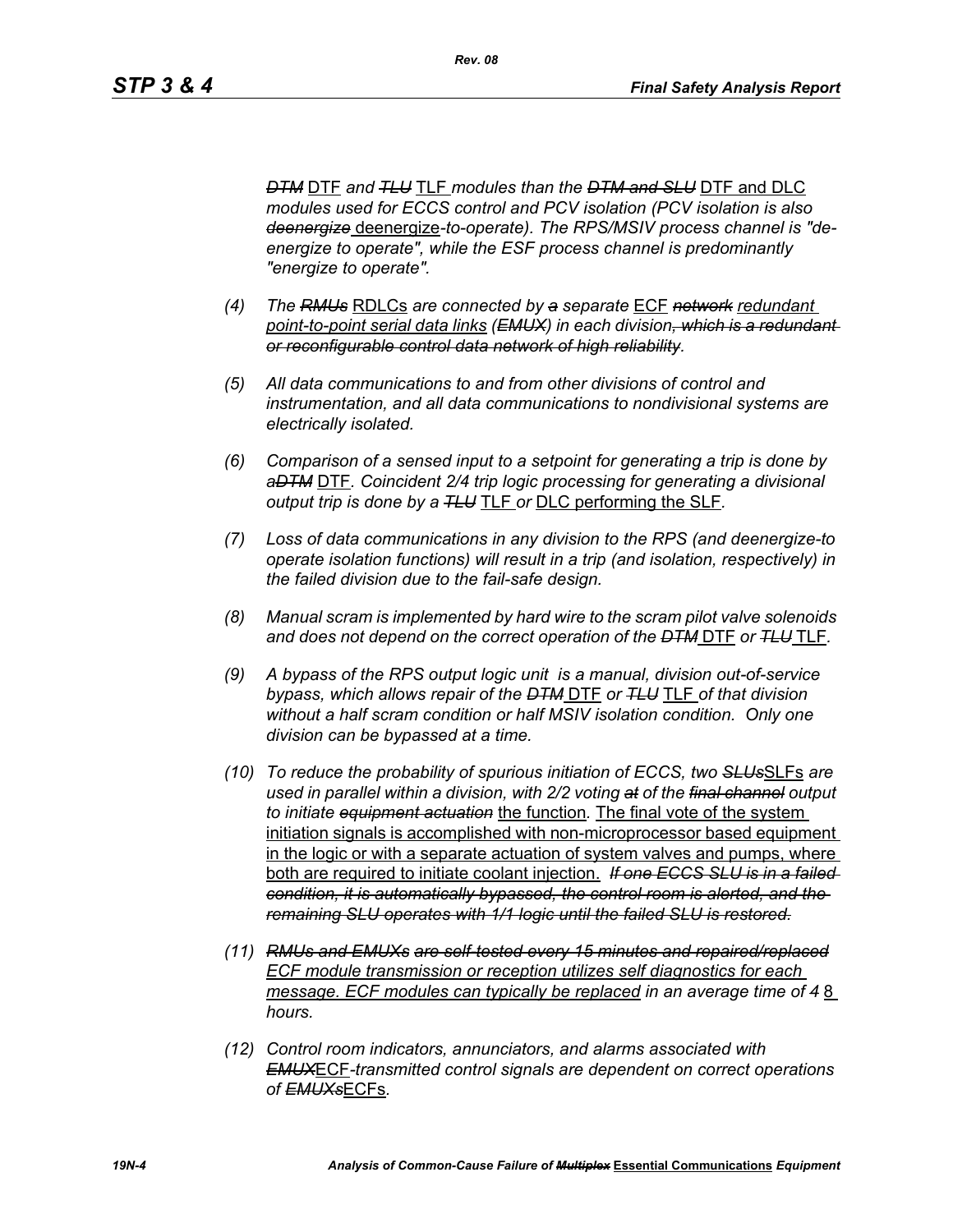*(13) (12)Vital plant parameters are hard-wired to the remote shutdown panel independent of EMUX* the ECF*.* 

In addition to the design features listed above, the following assumptions and ground *rules also supply the basis for this analysis:*

- *(1) Common-cause failure of all RMUs* RDLCs *or all EMUX* ECF *point-to-point serial datalinks cannot be ruled-out as impossible or incredible. The reason for this is that several potential common causes can be postulated. (Subsection 19N.2)*
- *(2) The probability of common-cause failure of inter-divisional all RMUs* RDLCs *or EMUX* the ECF *is extremely low. The reasons for this are the commoncause defenses built into the design-physical separation, electrical separation, asynchronous operation, optical isolation, natural convection cooling ability, and the self-testing diagnostic feature-in addition to the special defenses discussed in Subsection 19N.2.*
- *(3) RMUs* The SSLC channels *may be postulated to have common-cause failures of* channels configured either in *the energize-to-trip mode or the deenergize-to-trip mode, but not of both modes simultaneously.*
- *(4) EMUX* ECF *transmission may be postulated to have common-cause failures of the energize-to-trip mode only. Failure of the deenergize-to-trip mode is considered to be not possible.*
- *(5) Simultaneous failure of all RMUs* RDLCs *or EMUXs* ECF networks *in the energize-to-trip mode would result in an automatic scram and MSIV and PCV isolation valve closure, and loss of automatic ECCS initiation capability. Some ECCS could be initiated manually from the remote shutdown panel.*
- *(6) In addition of complete failure of energize-to-trip or deenergize-to-trip functions, the RMUs* RDLCs *may have common-cause calibration errors.*

#### **19N.4 Potential Causes of and Defenses Against** *EMUX* **ECF CCF**

#### STD DEP T1 3.4-1

The information in this appendix section of the reference ABWR DCD, including the above title and all subsections, is incorporated by reference with the standard departure numbered STD DEP T1 3.4-1.

#### **19N.4.1 Earthquake**

STD DEP T1 3.4-1

*The multiplex ECF equipment consists of solid-state electro-optical modules, which are vibration and shock resistant by nature. In addition, the equipment is designed and tested to very high acceleration levels (7-10g). Earthquakes of magnitudes above 2g have never been experienced, are not expected to occur, and if they did occur would*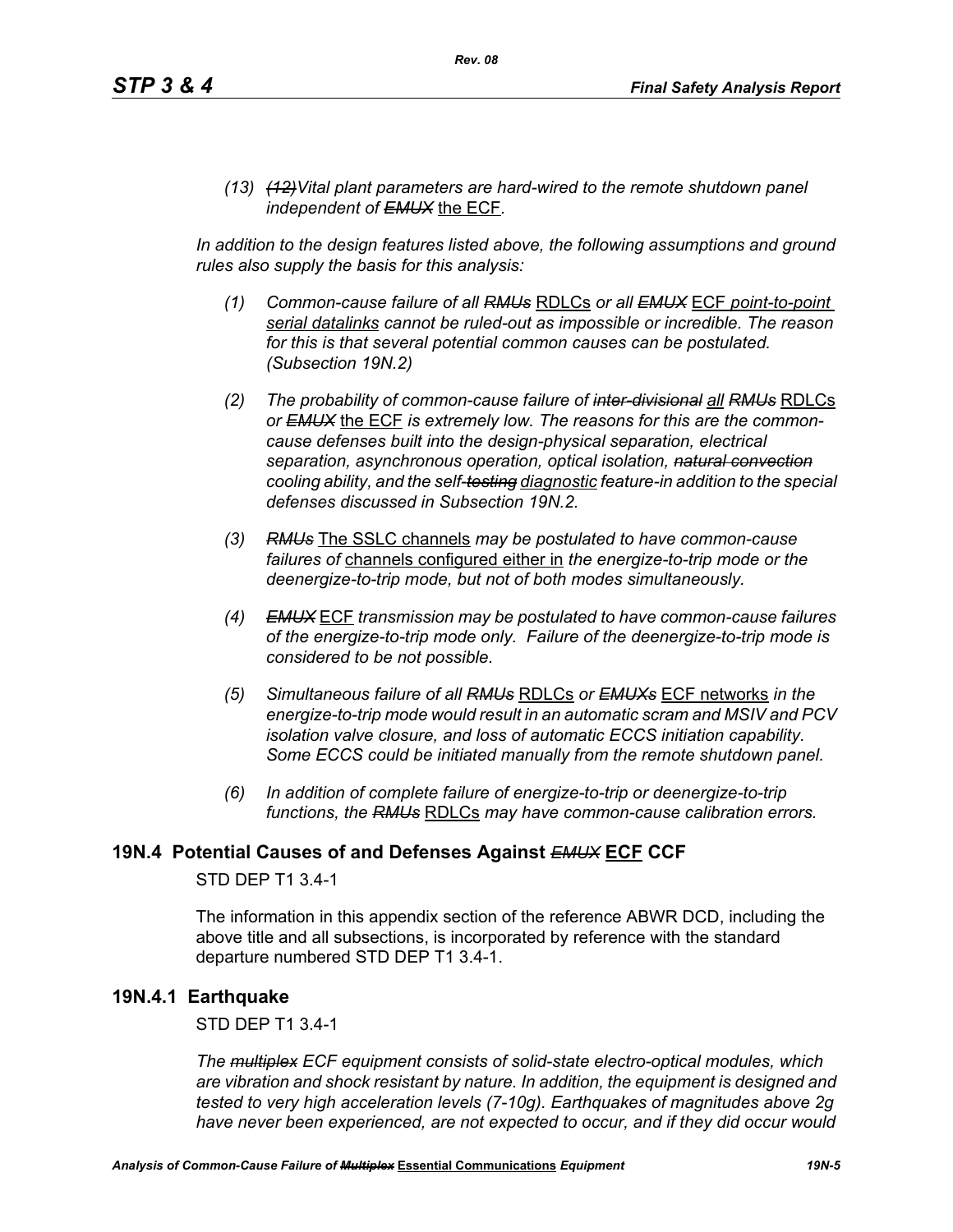*have much more serious consequences than loss of EMUX* ECF *equipment. Even allowing for magnification above ground level, earthquake does not appear to be a credible cause of concern.*

### **19N.4.2 Loss of D.C. Power**

STD DEP T1 3.4-1

*Common-cause loss of DC power has been examined intensively in an EPRI analysis (Reference 19N-1). Most of the identified potential common causes were found to either result in gradual degradation and/or be self-announcing. The consequences of actual loss of all DC power would be far more serious than the loss of EMUX* ECF *equipment since most control instrumentation in the plant's safety equipment depends on DC power. (Loss of DC power is evaluated as part of the station blackout analysis of Appendix 19D.) Loss of DC power does not constitute a significant cause of common-cause EMUX* ECF *failure.* 

### **19N.4.3 Loss of Cooling**

STD DEP T1 3.4-1

*It is a design requirement that the ABWR EMUX* ECF *equipment must be capable of continuous operation at 323.15 K (50°C), and must be capable of continuous operation in its installed condition without fans. This is not a problem for present-day low-power solid-state electronic equipment, and the maximum anticipated ambient temperature is 313.15 K (40°C). Loss of cooling is not a credible common cause.* 

#### **19N.4.4 Sensor Miscalibration**

STD DEP T1 3.4-1

*Sensor miscalibration does not represent a common-cause failure of EMUX* ECF *equipment per se, but is identified here because of the fact that there is a reduction in the number of sensors in the ABWR multiplexed* ECF *instrumentation configuration relative to earlier designs, and the sensors are shared between safety functions.* 

#### **19N.4.5** *RMU* **Remote DLC Miscalibration**

STD DEP T1 3.4-1

*Only the analog-to-digital converters of the EMUX*RDLCs *require calibration. The calibration is automatic and computer-controlled. Calibration is accomplished by comparison to voltage, resistance and time references that are verified against external laboratory standards. The EMUX* ECF *transmission equipment is selfcalibrating. The technician only initiates calibration by pushing a button equipment* calibration is monitored continuously and automatically adjusted if needed to maintain calibration to on-board verified standards*. In addition, the self-test feature of* selfdiagnostics in *the equipment detects certain types of calibration faults.*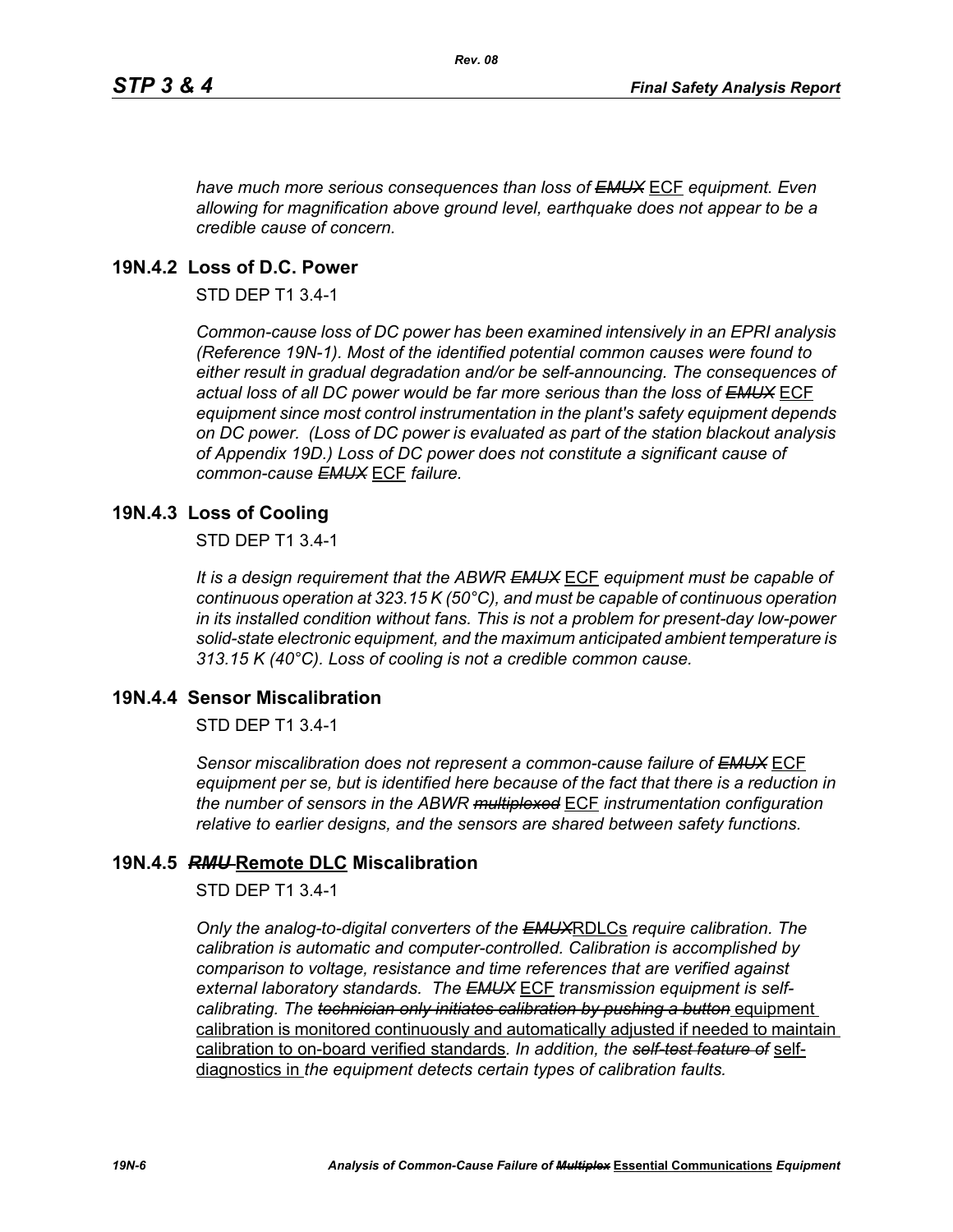# **19N.4.7 Maintenance/Test Error**

STD DEP T1 3.4-1

*The EMUX* ECF *equipment has a built-in provision to prevent bypassing multiple divisions simultaneously. This feature would not prevent common maintenance or test errors that were done consecutively and were latent by nature, such as set points being erroneously set. Periodic surveillance, as required by the technical specifications, includes verification of setpoints. The self-test feature of the equipment will also identify some types of maintenances/test errors.* 

*Rev. 08*

### **19N.4.9 Electromagnetic Interference (EMI)**

STD DEP T1 3.4-1

*EMI is a potential cause of failure of solid-state electronic equipment. EMI can enter a circuit through any of several paths-power supplies, adjacent equipment, adjacent cabling, or input signals. In the case of the EMUX* ECF *equipment, none of these paths would affect multiple divisions since the divisions are widely separated physically and are electrically independent. In addition, the nature of electro-optics reduces the susceptibility to EMI. Fiber-optic transmission lines are not subject to EMI and will not propagate transients between lines. EMI is not a credible common cause.* 

#### **19N.4.10 Fire**

STD DEP T1 3.4-1

*The four divisions of remote EMUX* ECF *equipment are located in separate rooms of the reactor building and are separated by barriers. The fiber optic transmission cables have fire-resistant protective covering. A localized fire would affect only one division. A more wide-spread fire might affect two divisions, but a fire large enough to affect three or four divisions would have more far-reaching effects than the loss of EMUX* ECF *transmission. Because of the physical separation, common-cause failure of remote EMUX* ECF *equipment due to fire does not appear to be a credible concern.* 

#### **19N.4.11 Software**

STD DEP T1 3.4-1

*The EMUX* ECF *equipment is programmed to perform the essential communications function, self-test, and calibration. The software that provides the programming is subject to extensive "debugging" procedures and strict quality control and test requirements (verification and validation). Nevertheless, it is not impossible that an undetected "bug" could remain. If such were the case, it would most likely affect all divisions. It would not necessarily cause all divisions to fail simultaneously. Commoncause software fault is a credible, although unlikely, possibility. To provide additional defense against software CCF, technical specification requirements and administrative procedures will be established, as discussed in Subsection 19N.2, to assure taking of appropriate action in the event of failure of individual multiplex divisions.*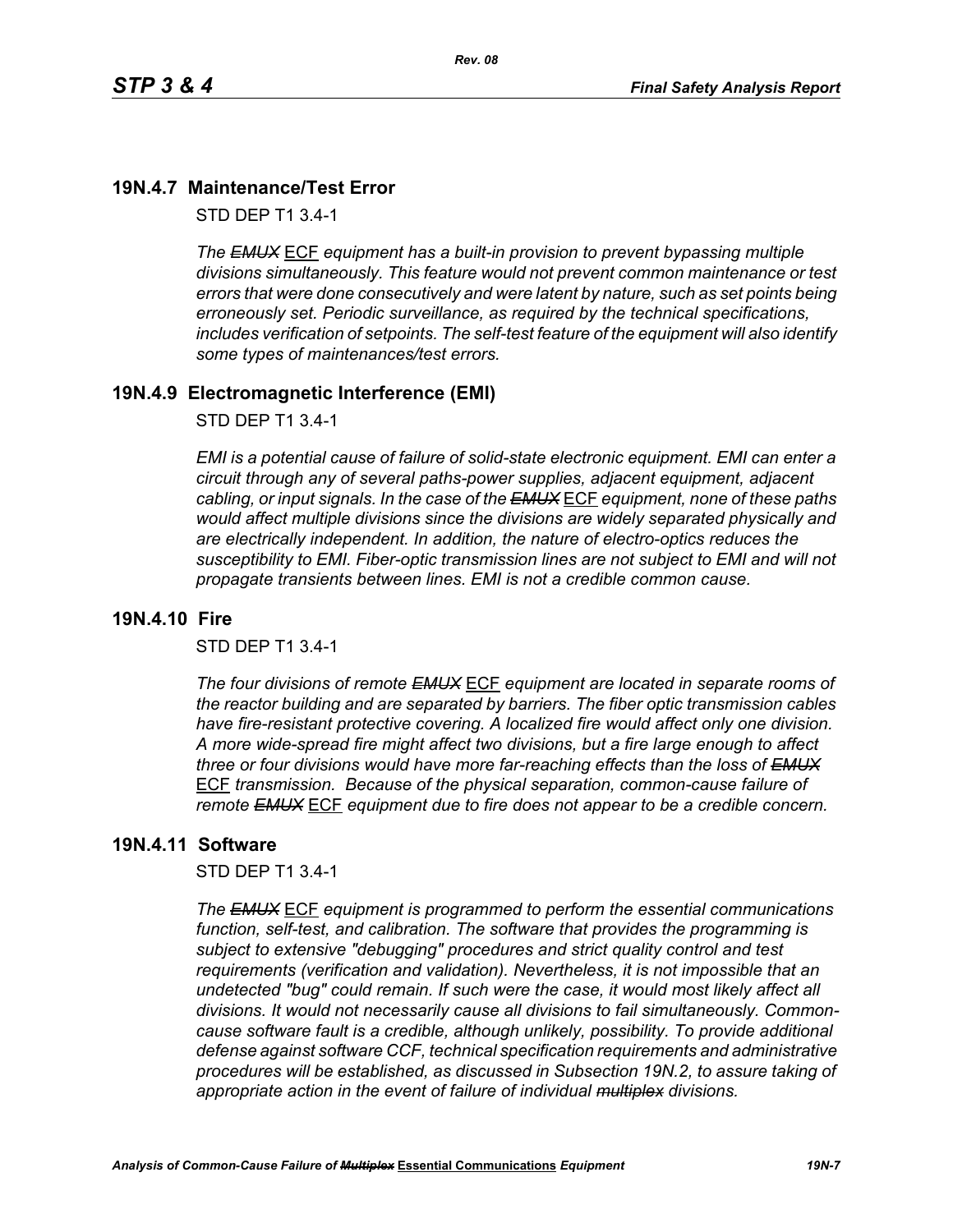# **19N.4.12 Summary**

STD DEP T1 3.4-1

*Of the eleven potential common causes examined, only three appear to be credible:* 

*(1) RMU* RDLC *miscalibration*

*The failure that would result in a significant contribution to core damage frequency would be complete failure during plant operation of three or four divisions of EMUX* ECF *that transmit signals from wide-range water level sensors. This condition could result in failure to automatically initiate ECCS. Since failure of EMUX* ECF *equipment is annunciated, the operator would be aware of the need for manual initiation of ECCS. Appropriate instrumentation and control is available at the remote shutdown panel, if needed.* 

# **19N.5 Discussion of the Effect on Core Damage Frequency**

The information in this appendix section of the reference ABWR DCD, and all subsections, is incorporated by reference with the following standard departure numbered STD DEP T1 3.4-1.

#### STD DEP T1 3.4-1

*The three primary safety functions that are necessary to prevent core damage are reactivity control, core cooling, and decay heat removal. The effects of EMUX* ECF *CCF are included in the quantification of core damage frequency in the internal events analysis of Appendix 19D. Additional discussion is given herein to provide further information and insight into the nature of EMUX* ECF *CCF contribution to core damage frequency. The isolation function does not contribute directly to core damage frequency and is evaluated separately in Subsection 19N.6.* 

# **19N.5.1 General Plant Transient Events**

STD DEP T1 3.4-1

*In the ABWR, automatic response of the safety functions to a plant transient producing decreasing water level is initiated by signals transmitted through the EMUX* ECF*. Initiation of ECCS and closure of some isolation valves is by the presence of an energizing signal. Initiation of RPS (scram) and MSIV and PCV closure is by a deenergizing signal or absence/loss of energization.* 

*There are four independent divisions of sensors and EMUX* ECF *equipment. Simultaneous loss of transmission capability on any two of the four divisions would result in a scram on loss of energization. Loss of transmission capability on any three divisions simultaneously would result in loss of automatic initiation of ECCS and loss of low pressure permissive signals for reactor shutdown cooling. When a single division is lost, the control room is alerted and that division is bypassed by the operator. Bypassing of a division results in that division becoming inoperative; i.e., that division*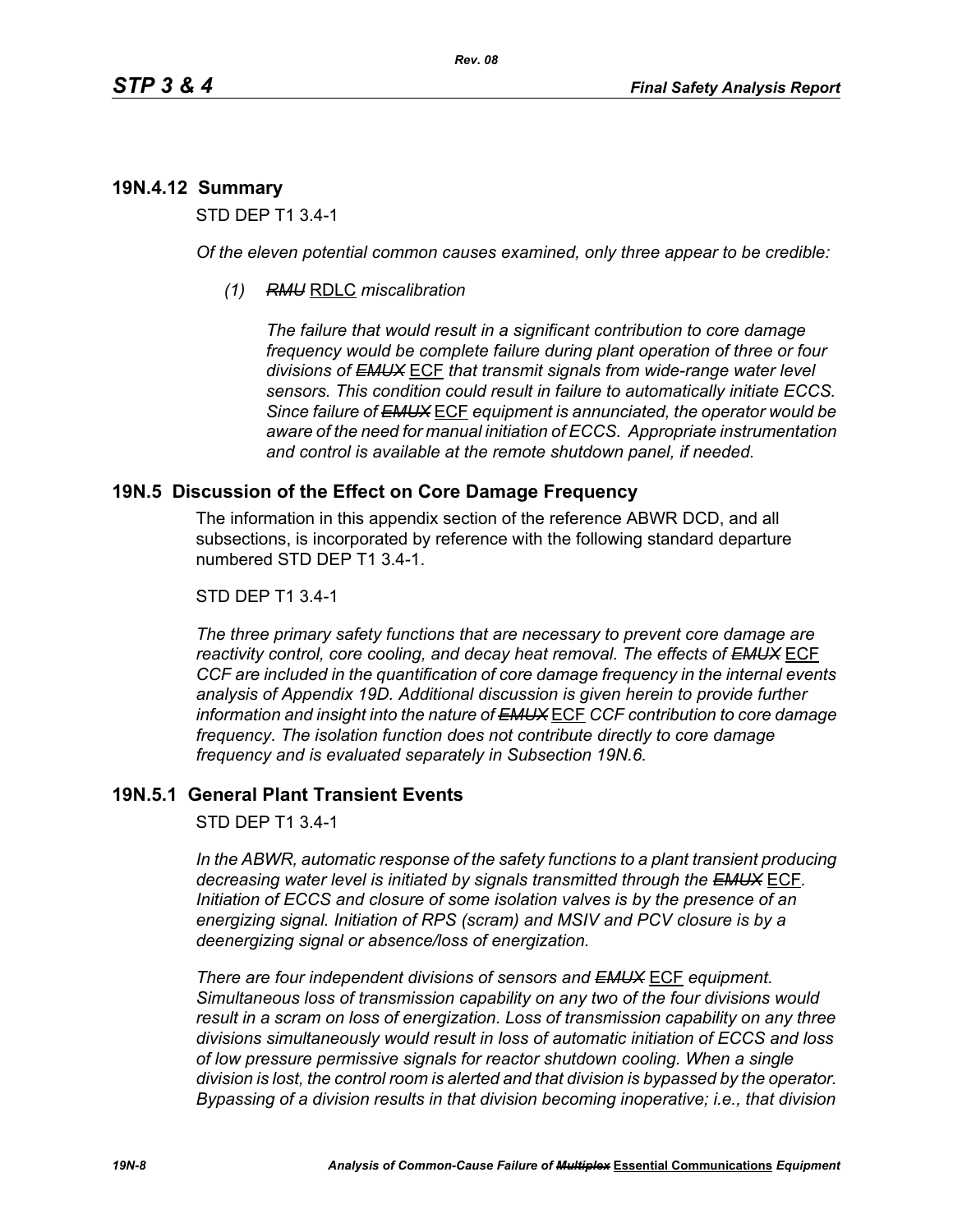*cannot contribute to scram, isolation, or ECCS initiation. Technical specification requirements govern actions to be taken under those conditions.* 

*Because of the high degree of independence between divisions in the ABWR design, the probability of simultaneous failures in multiple divisions is very low. If there were no common failure cause, the random probability of failure of n divisions would be the nth power of the probability of failure of a single division. In the presence of potential common failure causes, the probability of multiple failures could increase. Potential multiple failure causes are listed in Subsection 19N.2. Defenses against these common-cause failures are discussed in Subsections 19N.2 and 19N.4. These defenses provide a high degree of independence between instrumentation channels and divisions in the EMUX* ECF *control data network.* 

*The relationship of the safety function initiation and the EMUX* ECF *is depicted in a simplified event tree, shown on Figure 19N-3. This event tree is for a plant transient initiating event and loss of transmission capability from three or four divisions of EMUX* ECF *transmission of wide-range RPV water level signals. Loss of transmission of narrow-range water level sensor RMUs* RDLCs *due to common-cause failure would not affect the results since scram would be automatically initiated by loss of energization. The purpose of this event tree is to provide a means for examining the effect of common-cause failures of safety function initiating signals. Random failures of instrumentation and failures of mechanical execution of the safety function are evaluated in Appendix 19D.*

*The first safety response to a plant transient is a reactor trip and scram. Because of the deenergize-to-trip feature, a scram would be initiated, even with a common-cause failure of all EMUX* ECF *transmission. (A loss of transmission through the EMUX* ECF *would result in a plant scram at any time, even without a plant transient. That event is evaluated in a later subsection-Subsection 19N.5.5.) Common-cause failure of transmission would also result in closure of the MSIVs.* 

*Given a successful scram, the next essential safety function is to maintain water level in the reactor pressure vessel. The limiting case for common-cause failure of the EMUX* ECF *is common-cause failure of three or four of the individual remote multiplexing units* RDLCs *processing wide-range RPV water level signals. Since ABWR has motor-driven feedwater pumps, closure of the MSIVs would not cause loss of feedwater unless the feedwater pumps tripped because of the transient. If the feedwater pumps did not trip, RPV waterlevel could be maintained as long as there was water in the condenser hotwell. In ABWR, the condenser hotwell inventory is automatically replenished from the condensate storage tank. If the feedwater pumps were tripped, they could be started manually from the control room, since the feedwater control system is independent of the EMUX* ECF*. If necessary, sufficient ECCS pumps could be started manually from the remote shutdown panel to provide water to the RPV. Automatic initiation of ECCS would not occur because of the common-cause failure of EMUX* ECF *to transmit wide-range RPV water level signals.* 

*To manually start some ECCS pumps, the operator may have to use the remote shutdown panel, since manual start signals from the control room are normally*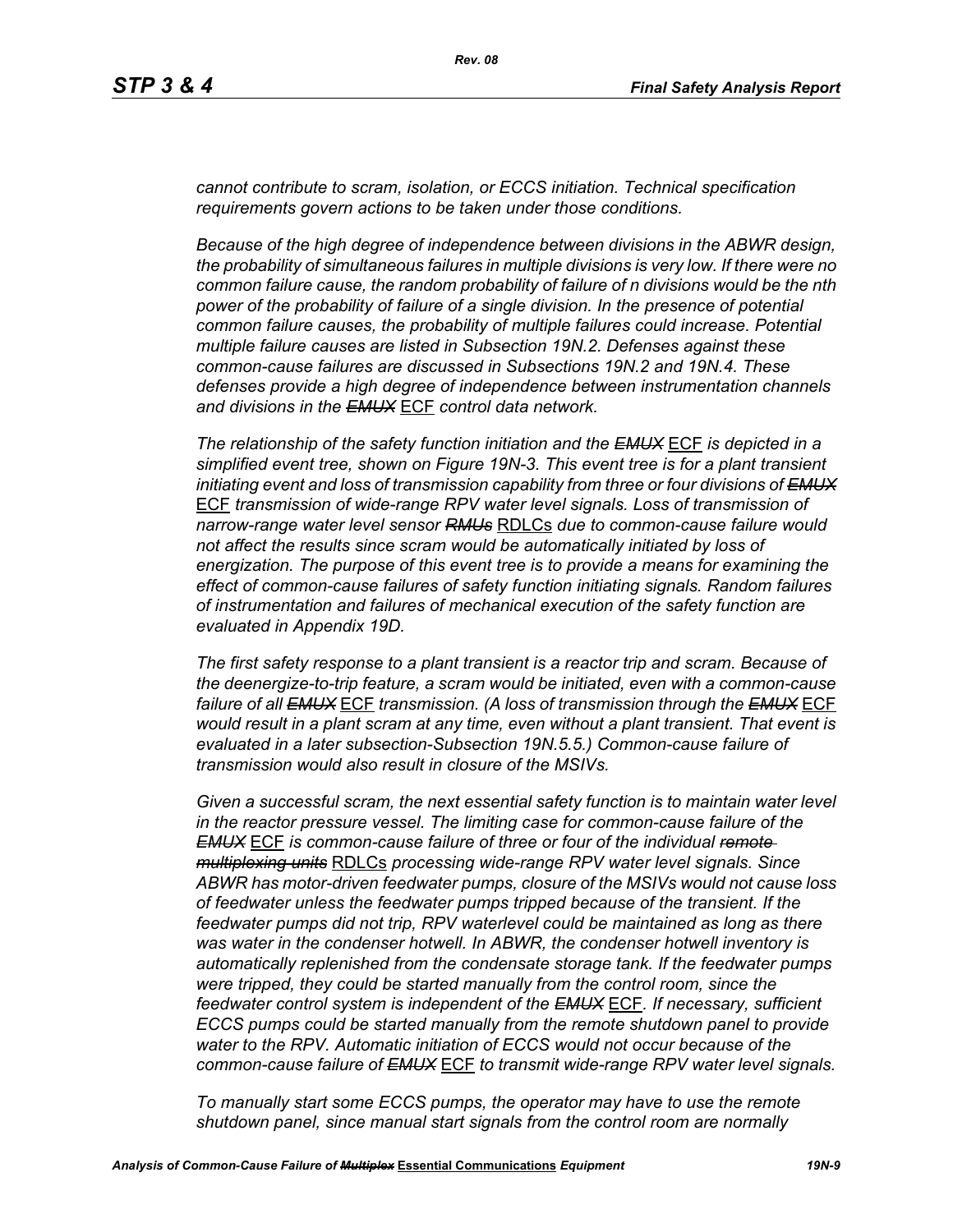*transmitted through the EMUX* ECF *and may not be operable. The operator would have correct indication of RPV water level in the control room since water level is hard wired in addition to being transmitted through the EMUX* ECF*. He also would be aware of the reactor scram. If control is not possible from the control room, the EOPs will tell the operator to proceed to or send someone to the remote shutdown panel where true indications and means of control are supplied through independent channels. In this simplified bounding analysis, failure of the operator to manually start ECCS pumps would result in uncovering of the reactor core and eventual core damage.*

*The effect of common-cause EMUX* ECF *failure on CDF is included in the quantification of the event trees in Appendix 19D for transient-initiated and LOCA events. The random unavailability of the RMUs* RDLCs *and TLUs* TLFs *is derived from an expected mean time between failures and a mean time to detect and repair a failure (MTTR). The random unavailability of the ECF is derived from an expected MTBF and an MTTR. The MTBF values are estimated, based on information from the supplier. The MTTR value is based on the use of a self-test feature which detects a failure within*  one minute*, and the existence of spare replacement units on hand at the plant. The self-test feature detects most of the failures. The remaining failures are detected by surveillance testing conducted quarterly.* 

*If there were sufficient experience data for multiple failures of solid-state multiplexing* digital communications *equipment, the experience data would be used directly and there would be no need for use of the beta-factor model. However, there is a dearth of multiple-failure data pertaining to solid-state multiplexer* such *equipment, particularly equipment with a self-test feature. The alternative is to evaluate or estimate the relative susceptibility of the EMUX* ECF *to multi-divisional failures through use of the betafactor.* 

*A recent report by the Electric Power Research Institute (EPRI) (Reference 19N-1) discusses the beta-factor model and lists representative values for beta. The values*  listed generally range from 0.1 down to about 0.01, but there is no value given *specifically for solid-state multiplexing* digital communications *equipment. Considering the defenses in the ABWR design, particularly the self-test feature, a lower value for beta is justified and may even be conservative. The self-test feature of the EMUX* ECF *equipment provides detection of failures* within one minute*, and on-hand spare modules provides restoration of operability within* an average time of 8 hours*. This feature limits the available time for propagation of multiple failures to an average time* interval of approximately 8 *hours, and essentially eliminates several of the more likely causes of multiple failures.* 

*The ABWR PRA indicates that the total core damage frequency for the ABWR design will be very low. The PRA analysis also indicates that potential EMUX* ECF *CCFs during plant transient events are significant contributors to the low total CDF. EMUX* ECF *CCFs appear in many of the top cutsets. An importance analysis indicates that all three EMUX* ECF *CCFs have relatively high "risk achievement worth", i.e., increases in the CCF probabilities would result in significant increases in total CDF. The defenses against EMUX* ECF *CCFs in the plant design (Subsection 19N.4) and the administrative procedures prescribed in Subsection 19N.2 should prevent increases in*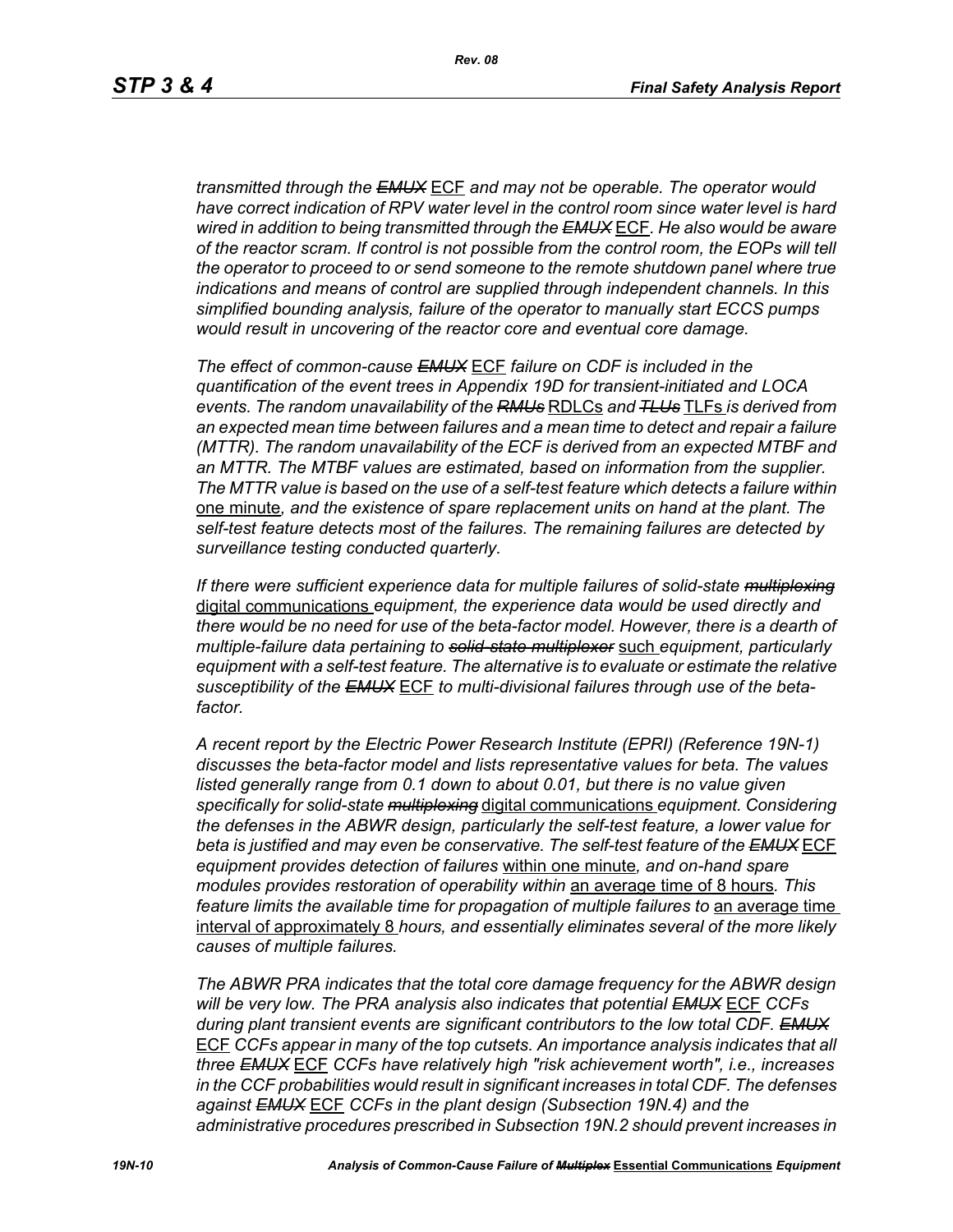*EMUX* ECF *CCF probabilities above the values used in the PRA analysis. Conservatisms in this part of the PRA tend to somewhat overestimate the importance of EMUX* ECF *CCFs.* 

# **19N.5.2 Loss of Feedwater Event**

STD DEP T1 3.4-1

The previous analysis considered the effect of loss of transmission capability of the *EMUX* ECF*, that is, an instance where the EMUX* ECF *failed to transmit an energization signal. The reverse failure mode would be failure to lose the energization signal for RPS due to common-cause failure of the narrow-range water level sensor RMUs* DTFs *to properly sense a Level 3 condition. For many plant transients, automatic scram would occur due to increased neutron flux or other direct-input signals to the RPS logic. For purposes of this analysis, an initiating event is used that would require response of the narrow-range RMUs* DTFs *that sense a Level 3 water-level condition. A feedwater pump trip can be used to represent such an event.*

*The probability of common-cause failure in this mode is much lower than for the lossof-transmission mode since most of the identifiable common causes would not cause a failure in this mode. The EMUX* ECF *failure in this mode could result in failures of automatic scram. There is a very high probability that the operator would provide manual scram based on independent indications of the feedwater pump trip. Since the MSIVs would not close, the power conversion system would remain in operation. Based on past operating experience, there is a high probability that the operator would recover feedwater in addition to initiating manual scram. If feedwater were not recovered before low water level (Level 2) was reached, ECCS would be initiated automatically by means of transmission through the wide-range water-level sensor RMUs* RDLCs.

*Initiation of decay heat removal would not be affected by the EMUX* ECF *failure in the deenergize-to-trip mode.*

# **19N.5.3 Loss of Coolant Accidents**

STD DEP T1 3.4-1

*Because of the low frequency of occurrence, LOCA events are very small contributors to ABWR core damage frequency. The probability of a coincidental common-cause EMUX* ECF *failure together with a LOCA is an extremely low probability event. The possibility of a common-cause EMUX* ECF *failure occurring as a result of a LOCA, where the LOCA would provide the common cause, is highly unlikely because of the locations and physical separation of the EMUX* ECF *divisions.* 

# **19N.5.4 Other Initiating Events**

STD DEP T1 3.4-1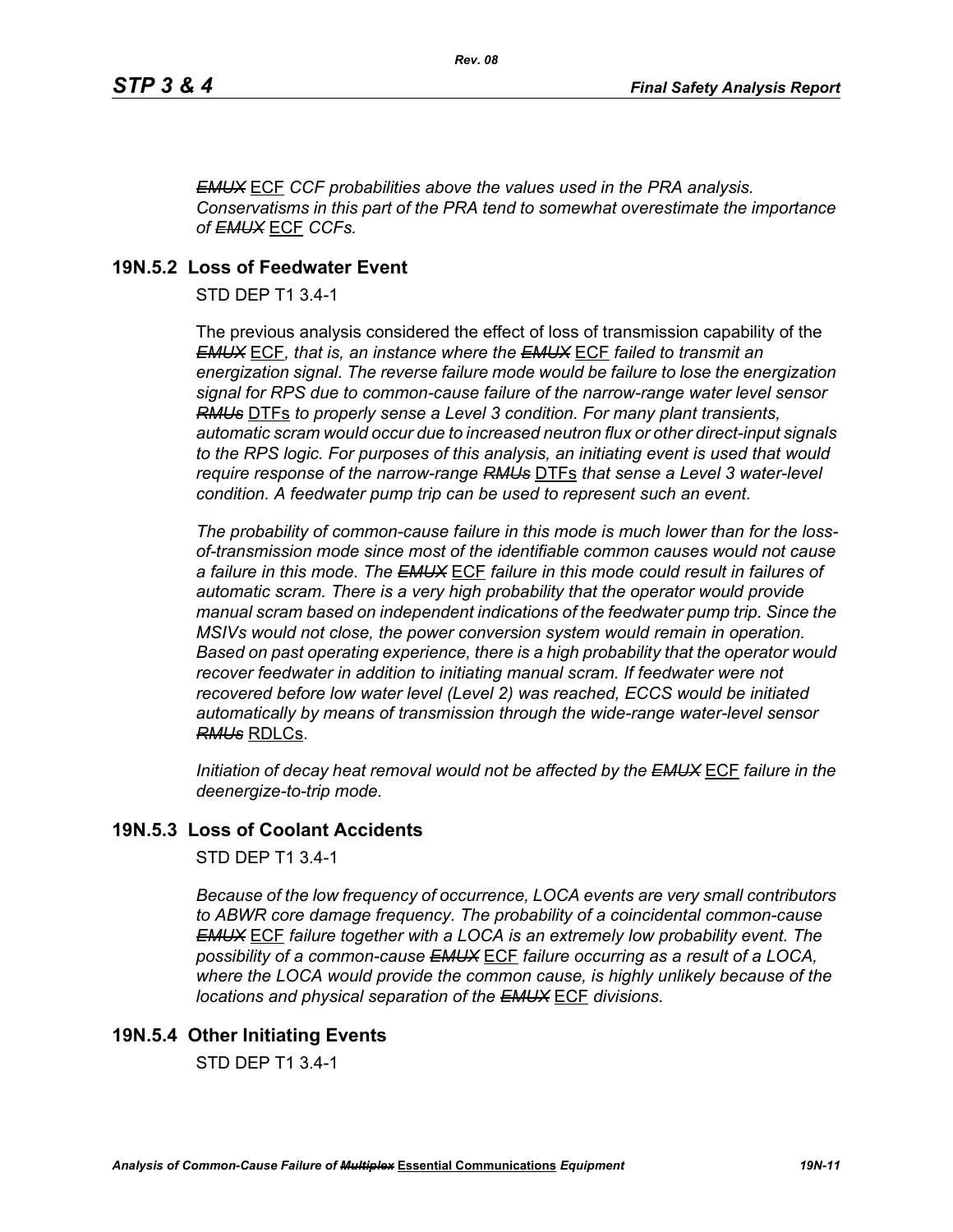# **19N.5.4.1 Loss of Offsite Power**

STD DEP T1 3.4-1

*Loss of all offsite power would have no direct effect on EMUX* ECF *operability since EMUX* ECF *equipment operates completely on divisional DC power. A loss of offsite power would cause a small increase in the conditional probability of loss of DC power since DC power is supplied by batteries or an AC converter-charger. The probability of loss of DC power is very low as discussed below in Subsection 19N.5.4.2.* 

### **19N.5.4.2 19N.5.4.2 Loss of DC Power**

STD DEP T1 3.4-1

*Each division of the EMUX* ECF *is powered by a division of DC power. Loss of all divisions of DC power would result in loss of EMUX* ECF *transmission capability. The annual probability of loss of DC power on one essential bus is estimated to be approximately 1.0E-3. The complete loss of DC power to all four divisions of essential power is considered to be essentially zero since the four divisions are independent, loss of DC power on any one division is alarmed, and the station batteries are routinely tested. Very few credible causes of common-cause failure of multiple DC buses have been identified (Reference 19N-1.)*

### **19N.5.4.3 Inadvertent Open Relief Valve7**

STD DEP T1 3.4-1

*An inadvertent open relief valve (IORV) as an initiating event is treated in this analysis as just another plant transient. Although the plant response is somewhat different for an IORV, there is no peculiar impact on EMUX* ECF *operation or response, and common-cause failure of EMUX* ECF *would have the same effect on plant response as it would in any other plant transient event.*

#### **19N.5.4.4 Loss of Service Water**

STD DEP T1 3.4-1

*Loss of essential service water has been hypothesized and studied as an initiating event since loss of service water could disable some ECCS equipment. Service water is not used directly by any EMUX* ECF *equipment and is not used for room cooling. The effects of loss of service water on essential safety equipment is evaluated in the system fault trees of Appendix 19D.* 

# **19N.5.4.5 19N.5.4.5 Loss of Instrument Air**

STD DEP T1 3.4-1

*Instrument air is not used by EMUX* ECF *equipment. As with essential service water, loss of instrument air would not affect EMUX* ECF *equipment or this analysis.*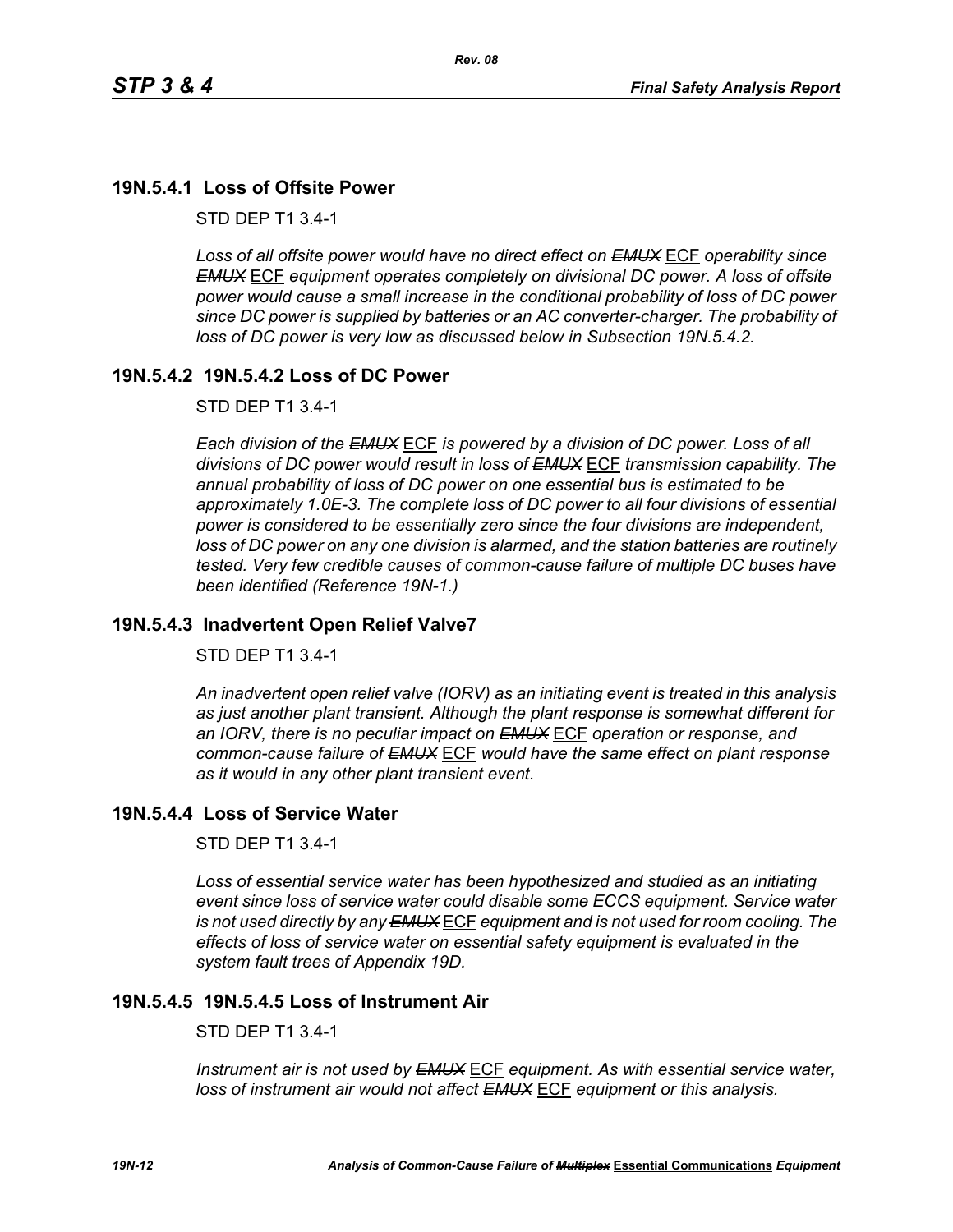# **19N.5.5 CCF of** *EMUX* **ECF During Normal Plant Operation**

STD DEP T1 3.4-1

*Results of the above analyses indicate that common-cause failure of EMUX ECF equipment in response to a demand from a plant transient or other off-normal event is a very small contributor to core damage frequency. This subsection examines the effect of a common-cause EMUX ECF failure at a random time during normal plant operation (EMUX ECF failure as an initiating event).* 

*The limiting failure in this case would be common-cause failure of the three or four divisions of remote multiplexing units* RDLCs *transmitting the signals from the narrowrange and wide-range water level sensors. If only the narrow-range transmission channels failed, the plant would scram on loss of energization, and ECCS would be initiated automatically through the wide-range RMUs remote DLCs RDLCs. If only the wide-range water level sensor RMUs* RDLCs *failed, the plant would not scram from that failure alone and there would be no demand on ECCS unless a plant transient occurred. Thus, both wide-range and narrowrange RMUs* RDLCs *must fail in multiple divisions to cause a condition of concern and a potential accident initiator. In that event, the plant would scram and ECCS would not be automatically initiated.* 

*Using the beta-factor method of CCF evaluation, the expected frequency of commoncause failure of all RMUs* RDLCs *in three or four divisions would be equal to the product of the expected frequency of random failure of a single RMU* RDLC *and a beta*factor. In this case, the beta-factor should be lower than for the transient-initiated event *since twice as many RMUs* RDLCs *must fail; however, the assignment of a specific value to beta in this case is extremely uncertain.* 

*Because of the great degree of uncertainty in any quantitative analysis that could be performed at this level, it appears preferable (and sufficient) to make a qualitative judgement. Since two or three EMUX ECF divisions must fail in two distinct modes involving separate equipment, and they must fail in a nearly simultaneous manner, i.e., in a sufficiently short interval to not allow mitigating action to be taken, the expected frequency of occurrence must be extremely low.*

# **19N.6 Discussion of the Effect on Isolation Capability**

STD DEP T1 3.4-1

*Failure of the Leak Detection and Isolation System (LDIS) does not have a direct effect on core damage frequency. The primary purpose of the LDIS function is to isolate the reactor and associated primary equipment and certain fission products in the event of a loss-of-coolant accident. A simplified event tree for a LOCA with common-cause loss of transmission capability of all RMUs* RDLCs *is shown on Figure 19N-4. For this condition, MSIVs and PCV isolation valves would close on loss-of-signal.* 

*The largest expected initiation frequency for a LOCA is for a small LOCA. The conditional probability of common-cause unavailability of RMUs* RDLCs *is extremely small. There is no identifiable mechanism by which the LOCA could increase the probability of common-cause RMU* RDLC *failure.*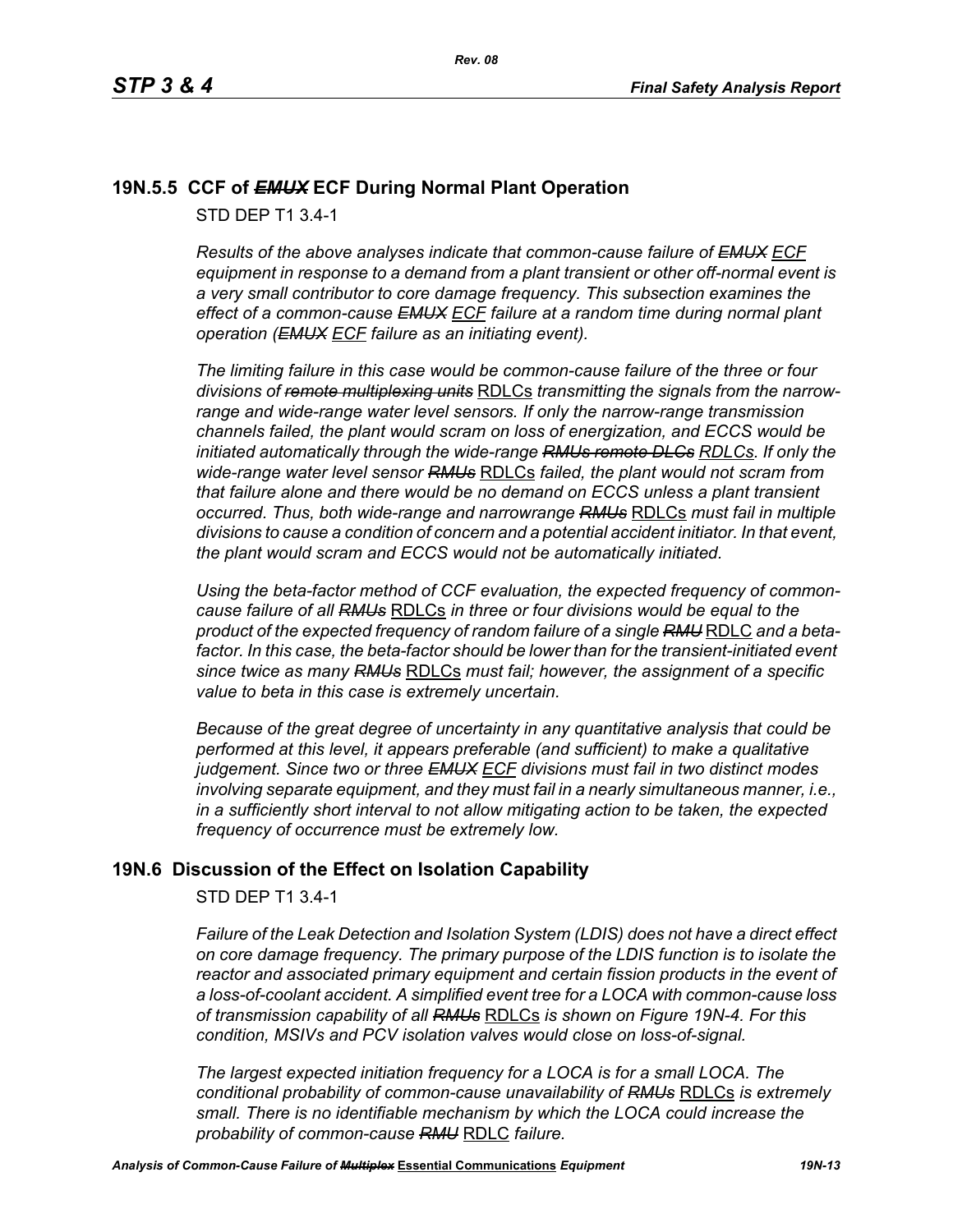*One additional isolation failure event should be considered-the effect of failing to isolate in a severe accident situation with a severely damaged core. In accident sequences resulting in core damage because the operator failed to maintain water inventory to the reactor (given an EMUX ECF CCF), it is possible that he would also fail to close isolation valves.*

#### **19N.7 Summary**

#### STD DEP T1 3.4-1

*This analysis has focused on the use of common multiplexing* essential communications *equipment in the EMUX ECF. Because it is possible to identify feasible causes of multiple failures, the possibility of common-cause failure of identical multiplexing* ECF *units has been studied. In view of the number and types of defenses built in to the EMUX ECF design, the probability of common-cause failure should be very low. Because of the lack of multiple-failure experience data on equipment of this type, it has been necessary to predict the common-cause failure probability by use of an analytical model. The model used is a simple model-the betafactor model-that hypothesizes that common-cause failure probability is proportional to the random failure probability of a single unit. The proportionality factor is beta. The hypothesis may not be true in all cases, and there is a great deal of uncertainty in assigning a value to beta.* 

*Beta represents the fraction of total failures that would involve multiple identical units. The expected value of beta is dependent on the nature of the possible causes, how and how fast failures would propagate between units, and what defenses exist to the causes. There is no established method for quantifying these factors. In the absence of good and sufficient data, assignment of a value to beta is a matter of judgement. Values that have been used for beta range from 0.1 down to 0.001 and lower. Values of beta between 0.1 and 0.01 are common for mechanical equipment. Values below 0.01 are more common for instrumentation. The value used in the analysis of Appendix 19D may be conservative, considering the defenses in the ABWR EMUX ECF design.* 

*Using a conservative value for EMUX ECF beta, the results of the Appendix 19D analysis show that use of the ABWR ECF shared-sensor configuration results in very little contribution to core damage frequency in response to demands from plant transients or off-normal events. This is because of the high availability on demand of the limiting equipment, the RMU* RDLCs*. The high availability of the RMU* RDLCs *is due to the self-test diagnostic capability and the resulting short mean time to detect and recover from a failure. This same selftest self-diagnostic feature is the best protection against common-cause failures, since multiple failures must all occur within an average time interval of* approximately 8 *4.25 hours. This study tends to confirm the conclusions of the Appendix 19D analysis in regard to the effect on CDF of EMUX ECF CCF in response to transient and LOCA initiated events.*

*Also of potential concern is common-cause failure of EMUX ECF as an initiating event. The EMUX ECF must be available at all times when the plant is operating because of the "failsafe" (deenergize-to-trip) design for scram and MSIV closure. A simultaneous common-causefailure of two EMUX ECF divisions at any time during plant operation*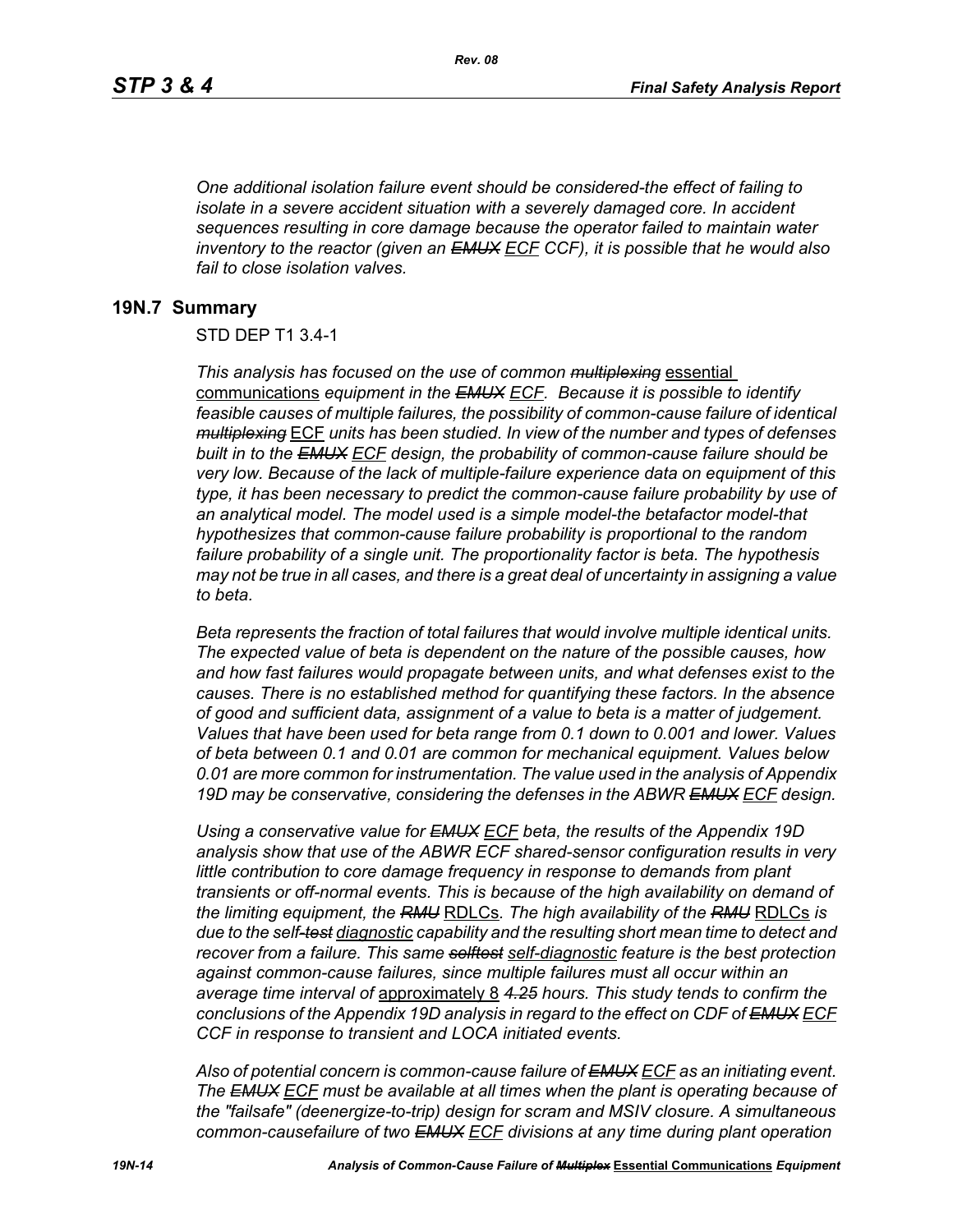*would result in a plant trip, even though all plant parameters were normal. In a sense, this is a "false alarm" that results in a scram, which is a potential accident initiating event. If the third and/or fourth division of EMUX ECF equipment also failed simultaneously, there could be a loss of automatic initiation of ECCS.* 

*The expected frequency of occurrence of common-cause EMUX ECF failure during normal operation is a function of the EMUX ECF reliability, including D.C. power reliability. Fast recovery time due to the EMUX ECF self-test diagnostic feature does not help if two divisions fail simultaneously, since a plant trip is immediate. (The selftest diagnostic feature is a major defense if the CCFs do not occur simultaneously.) The probability and expected frequency of occurrence of such an event is extremely low. Administrative controls will be imposed to minimize the probability of progressive common-cause failures. With the present design, the frequency of occurrence can be further reduced only by increasing the reliability of the remote multiplexing unit* RDLC*.*

*One type of administrative action that will effectively eliminate several common causes including software faults is establishment of required action to be taken in the event of functional failure of a single EMUX ECF channel during plant operation. The action to be taken in the event of functional failure of an EMUX* an ECF *channel during plant operation is to re-establish operability and determine the cause of the failure as soon as possible. During the period of repair/replacement and diagnosis, the remaining channels are monitored closely. In the event of a second channel failing before the first channel is restored, the safest available action is immediately taken as prescribed by technical specifications and/or emergency operating procedures.* 

*The sensitivity of core damage frequency to EMUX ECF MTBF and beta can be seen from the event tree of Figure 19N-3. The RMU* RDLC *CCF probability or frequency is a direct function of both of these reliability elements. In turn, the core damage frequency is directly proportional to the RMU* RDLC *CCF probability and the initiating event frequency. If the RMU* RDLC *MTBF was twice as high, the core damage frequency would be reduced by half. In like manner, uncertainty in the initiating frequency propagates directly into uncertainty in CDF.*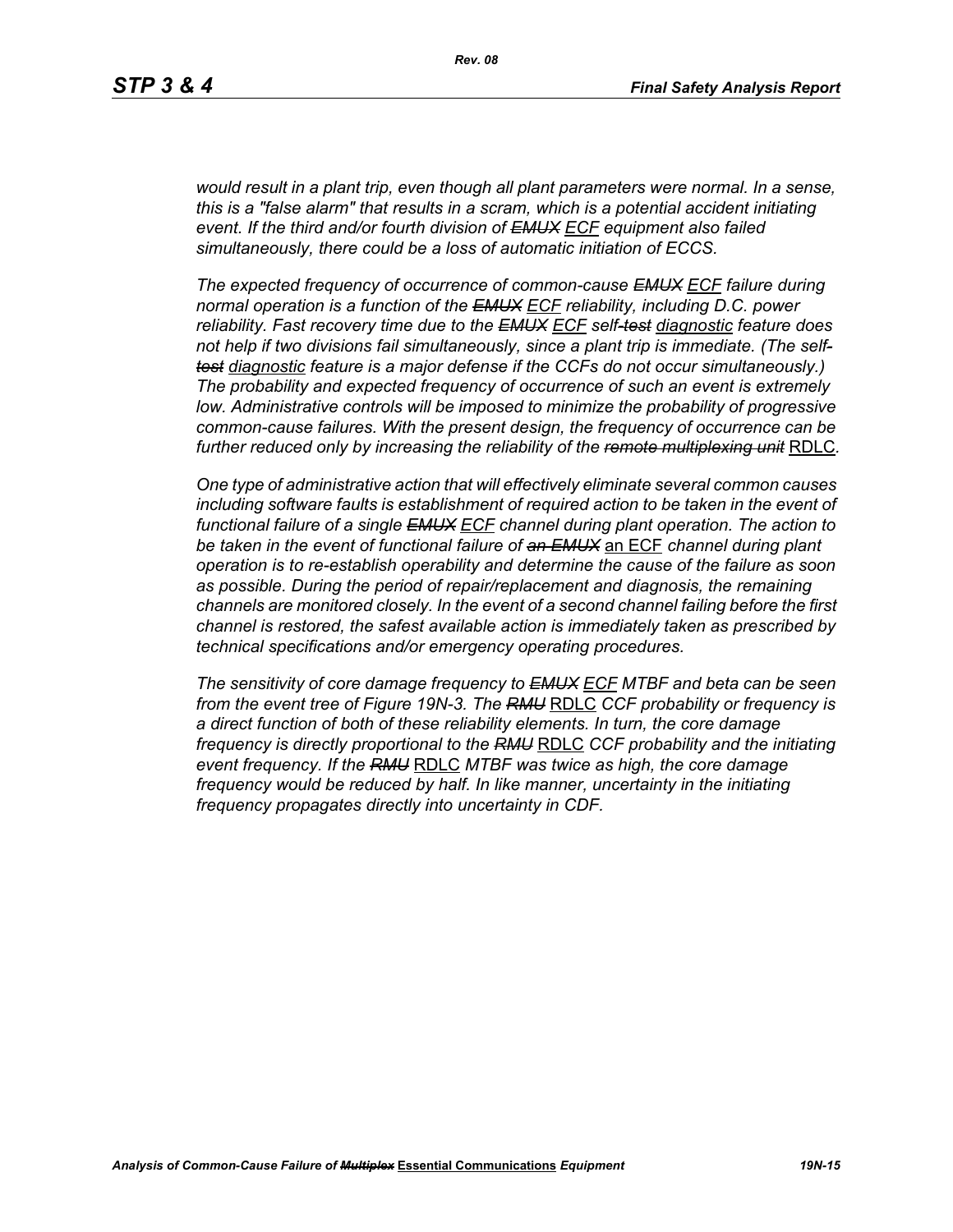### **Figure 19N-3 Event Tree for Analysis of Common-Cause Failure of** *EMUX***ECF**

STD DEP T1 3.4-1

There is no logic change to this Event Tree. The changes are limited to nomenclature as listed below:

- *EMUX* ECF *TRANSMISSION*
- *CCF of EMUX* ECF \*
- *\* COMMON-CAUSE FAILURE OF REMOTE MULTIPLEXING UNITS ESSENTIAL MULTIPLEXING SYSTEM,* ESSENTIAL COMMUNICATIONS FUNCTION*, OR TRIP LOGIC UNITS* (ECF, RDLC, DTF, DLC performing SLF, TLF)